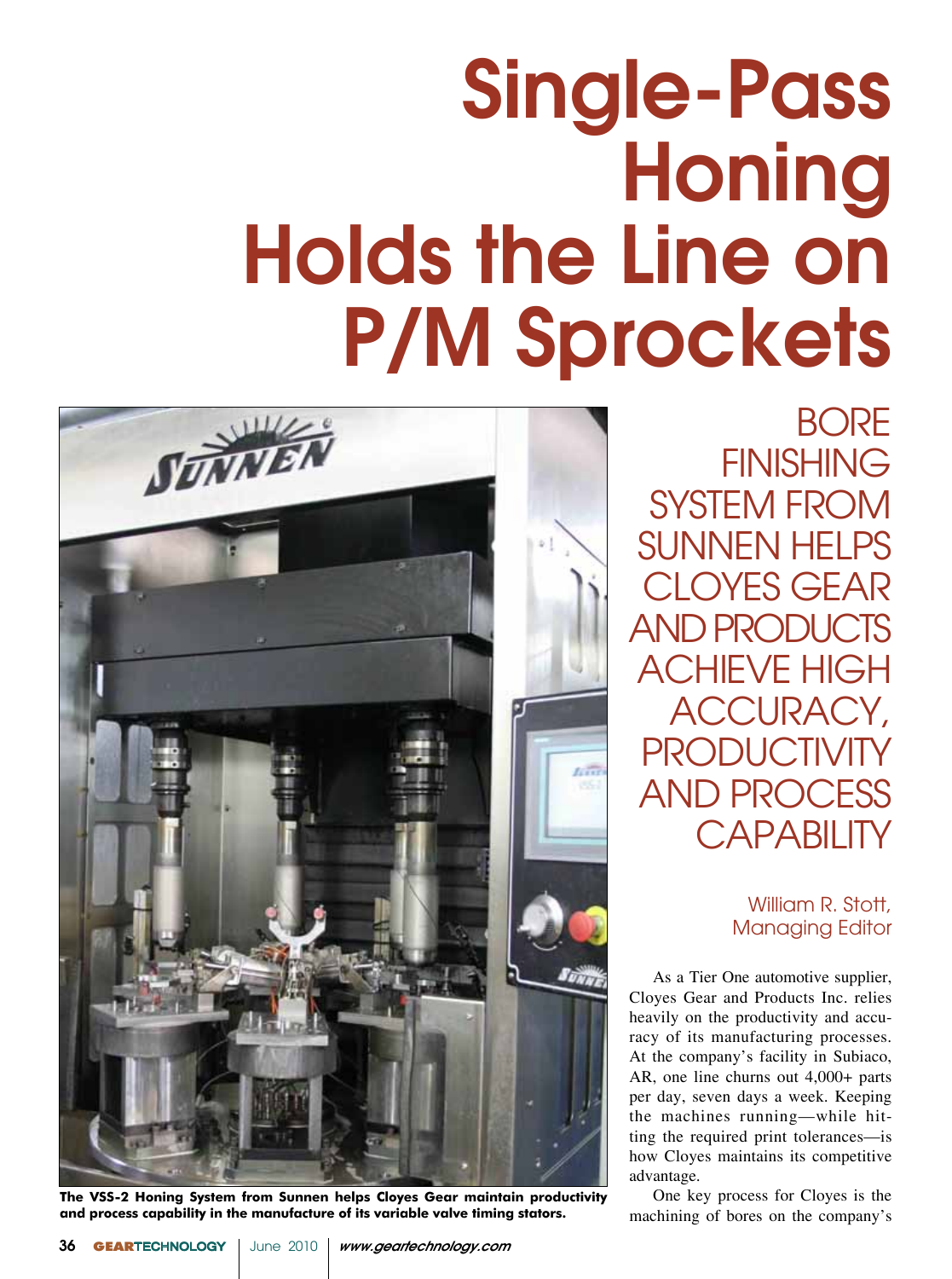VVT (variable valve timing) stators for OEM automotive customers. These parts require 50-micron roundness and 80-micron total tolerance. In the past, the company used a roller burnishing process to finish these bores, but it struggled to hit the print tolerances.

"We originally processed the part with roller burnishing but found it difficult to hold the desired roundness and process capability, resulting in a high scrap rate," says Justin Carty, process engineering manager at the plant.

The Subiaco plant is home to the company's powder metal production facility. Cloyes controls the complete PM production process, employing presses ranging from 60–825 tons for both primary and secondary operations. Employing state-of-the-art technology, the company is able to achieve part densities up to 7.5 g/cc. Key capabilities include sintering to 2,250 degrees Fahrenheit, hardening (including induction, carburizing and carbonitriding) and a full range of secondary operations.

The Subiaco plant produces two VVT stators for a single customer. Both parts are made of sintered steel with a hardness of 45 HRA. The stator's minor ID is made up of five segments, constituting a bore that must be sized and finished after induction hardening in order to achieve the specified 50 microns roundness and 80 microns total tolerance.

The company considered turning the ID on a lathe, "but it would be very challenging on a production basis because of the highly interrupted bore," Carty says.

So in 2009, Cloyes installed a new four-spindle Sunnen VSS-2 Single-Stroke honing system on the VVT line. The new process allowed the company to simplify the process of bore sizing while at the same time, significantly reducing its scrap rate.

"We had a high level of confidence in single-pass honing based on three Sunnen machines in our plant already," Carty says, "so we purchased the company's new VSS-2 machine with four spindles and integrated it with an automated part load/unload system."

## **How Single-Pass Honing Works**

When properly applied, single-pass honing is a quick, cost-effective method to get a precise bore size, geometry and surface finish. Parts made of cast iron, powdered metals, ceramic, glass, graphite and other free cutting materials—with length-to-diameter ratios up to 1:1—are ideal for the process. The length-to-diameter ratio for the Cloyes VVT stator is 23:84 mm. Singlepass bore sizing is also appropriate for splined bores or longer length-todiameter ratios if cross holes or other interruptions are present to allow chip flushing.

The VSS-2 Single Stroke Honing system was introduced at IMTS 2008. According to Sunnen, it has the most accurate spindle alignment in the industry, along with flexible, easyto-use controls. Spindles on VSS-2 machines are factory aligned, independently, for precision centering with the tooling plate. This produces better bore geometry than previous machines, which used an "average" alignment for the spindles. Alignment accuracy exceeds DIN 8635 requirements for vertical honing machines. VSS-2 series machines use up to six spindles to progressively size and finish part bores, using diamond tools of preset diameter and grit size. The control allows the column feed and spindle speed to be varied throughout the cycle. Standard stroke profiles, including pecking, short stroke and dwell are programmed into the controls, allowing operators to easily add them to a part setup.

The VVT stator starts as powdered steel, which is pressed, sintered and sized in a restrike press. A small hole is drilled near the periphery of the part. Then the teeth are brush-deburred and induction hardened before honing. The bores require removal of about 0.076 mm (0.003") material, so each of the

**continued**



**The honing system at Cloyes' Subiaco plant employs four spindles and an automated part load/unload system. VSS-2 machines can be equipped with up to six spindles.**